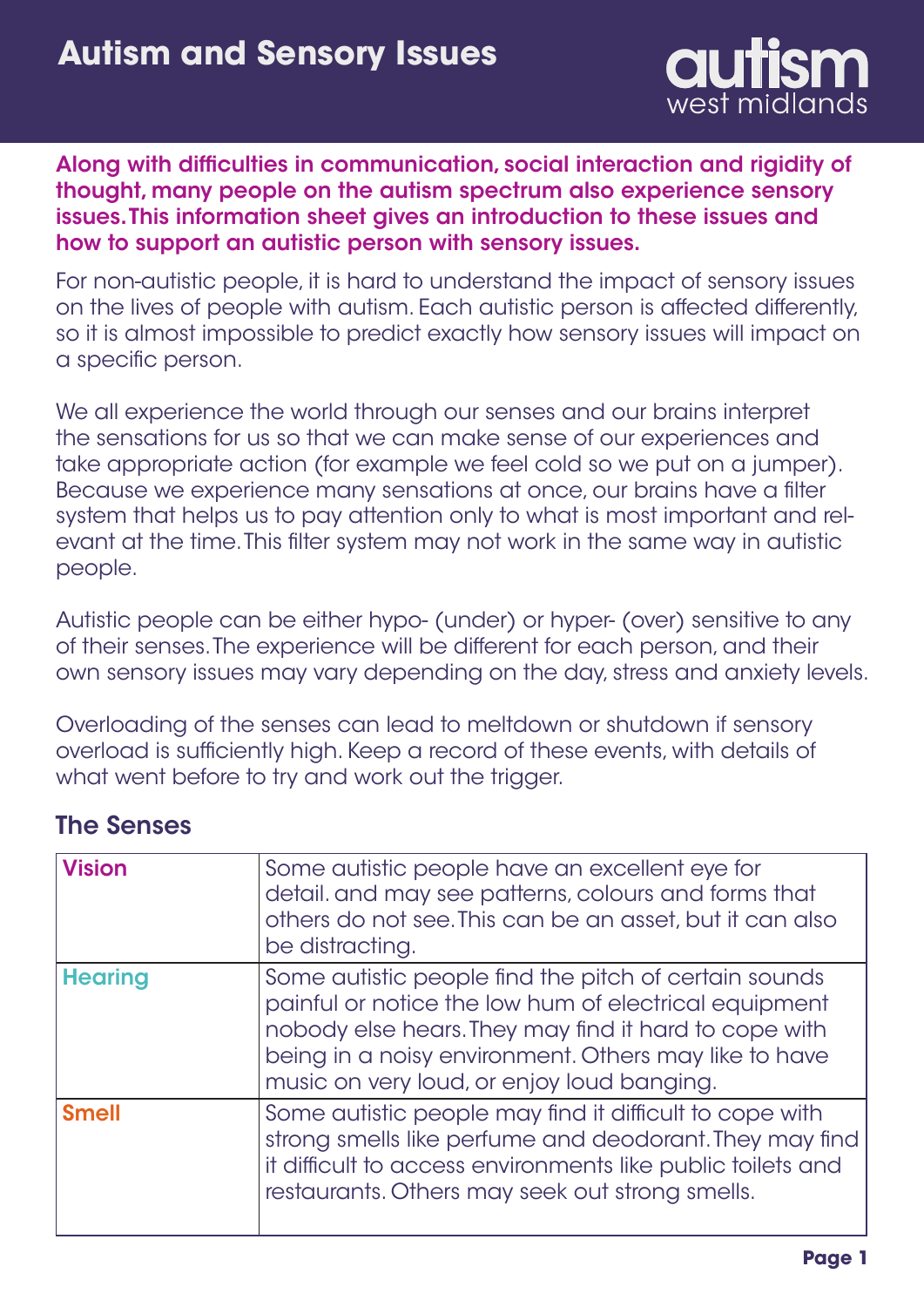

| <b>Touch</b>          | Some autistic people do not like to be touched. They<br>may not be able to cope with the feel of certain fabrics,<br>or labels in clothing. Others may enjoy pressure, so may<br>like to wear tight or heavy clothing. Autistic people may<br>experience heat, cold and pain differently.                                        |
|-----------------------|----------------------------------------------------------------------------------------------------------------------------------------------------------------------------------------------------------------------------------------------------------------------------------------------------------------------------------|
| <b>Taste</b>          | Some autistic people have very limited diets, due to<br>having particular preference for certain textures and<br>bland food. Others may seek out strong flavours like<br>spicy food (these people are under-sensitive to taste).                                                                                                 |
| <b>Proprioception</b> | This is our body awareness sense and is the way we<br>know where our bodies are in relation to other objects<br>and space. We get theses messages through our<br>muscles and joints. Some autistic people may be<br>clumsy, drop things, bump into things or they may seek<br>out input by jumping, banging, biting.             |
| <b>Vestibular</b>     | This is our sense of balance and movement and is<br>sensed by our inner ear. Autistic people may seek out<br>this sensation by spinning, flapping, unusual body<br>positions or they may find some movements unbearable<br>and may experience forms of motions sickness.                                                         |
| <b>Interoception</b>  | This sense helps you understand and feel what's going<br>on inside your body. Internal receptors receive signals<br>and send information to the brain. Autistic people who<br>lack awareness of these signals may find it difficult to<br>recognise when they feel hungry, full, hot, cold or thirsty<br>and needing the toilet. |

## Strategies to support autistic people with sensory issues

- Be aware of each person's sensory issues and adapt your approach. Completing a sensory profile can help. AWM have a toolkit you can purchase from https://shop.autismwestmidlands.org.uk
- Keep things simple to avoid over-stimulation.
- Modify the environment to suit the person's sensory needs if possible. For example you could avoid fluorescent lighting and replace it with subdued lighting, spotlights and uplighters; introduce carpets, curtains and soft furnishings to large rooms to muffle harsh sounds and echoes; and use screens or partitions to divide up large rooms.
- If it is necessary for an autistic person to de-sensitise themselves to a particular sensory issue, introduce this very gradually, always keeping the person's wellbeing as a top priority.